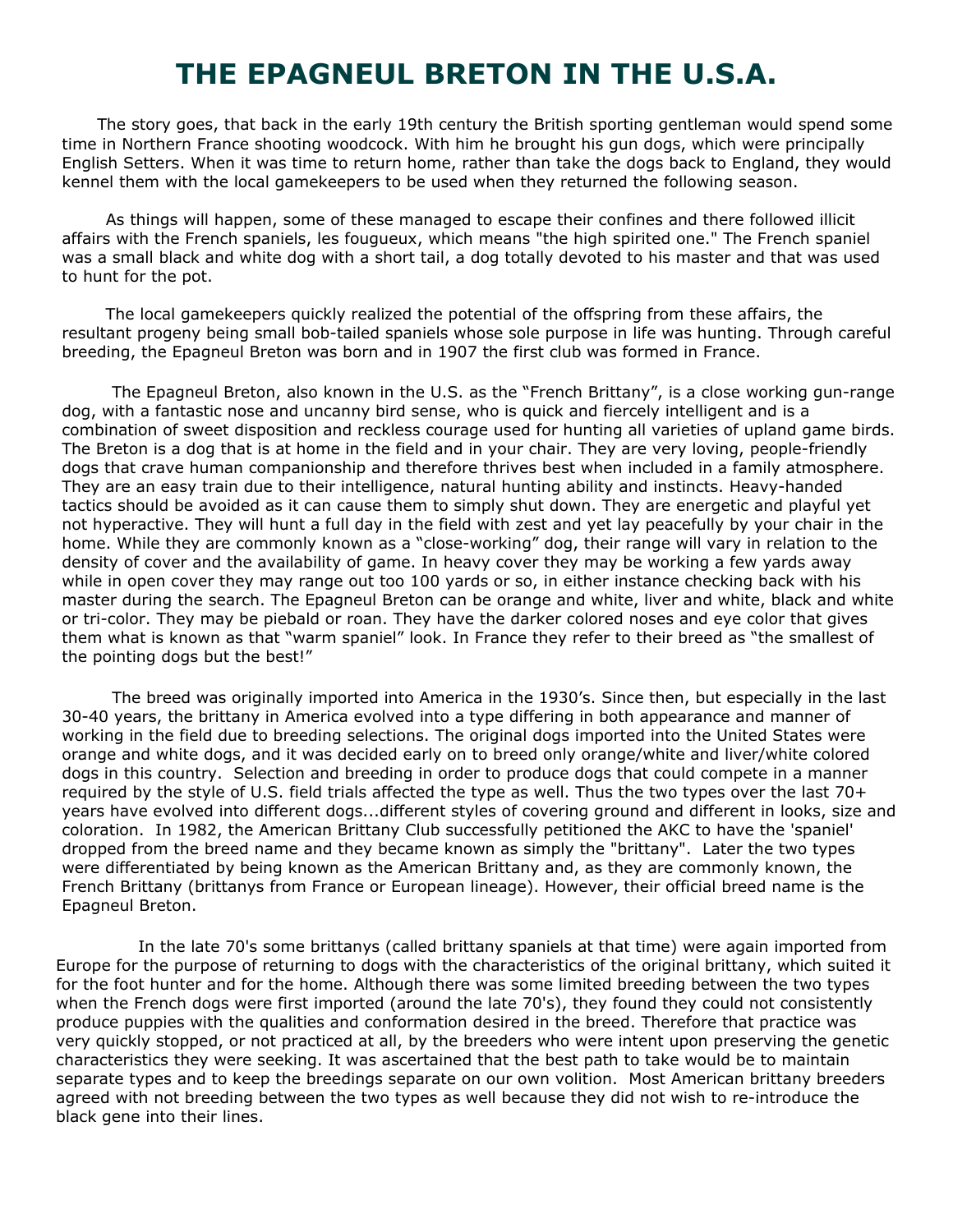Technically, many did not consider breeding between French and American Brittany cross breeding because all registries at the time provided only one classification for the registration of the breed, no matter which type. There were several personal experiences that propelled Bill and Kathy Dillon, Epagneul Breton owners and breeders, to become concerned about the integrity and the future of the breed in this country. In 1995 they began attempting to contact as many known Epagneul Breton owners and/or breeders and they formed the French Brittany Gun Dog Association of America. Bill and Kathy spent the next seven years as President and Vice President respectively and dedicated all their free time to establishing a foundation in this country for this breed.

Very few people knew in those early days what a "French Brittany" was and having already published a website for their personal kennels and navigating "cyberspace" for some time, Kathy designed, published and maintained a web site on behalf of the club and the breed as a whole as a means for educating the public and breeders. Kathy also established and maintained a registry across the U.S. of records of dogs owned across the continental United States and of breedings taking place geographically. The traditional path for breeds not yet recognized is to register the foundation dogs and to register the subsequent generations of dogs until recognition is achieved. We therefore established meticulous single registration and litter registration processes and built a database of dogs across the country eligible for Epagneul Breton foundation stock status. After five years of meticulous record keeping Kathy prepared a breed comparison which was presented to the United Kennel Club to document the differences and the need for a separate breed classification for the Epagneul Breton, and in 2002 a separate registry was established for the Epagneul Breton and the registry that was built was given to the United Kennel Club to maintain for the breed from that point forward.

It was agreed by everyone who was at the organizational meeting that the French had done an amazing job in maintaining the "total dog" concept with the Epagneul Breton for nearly 100 years. There had been no major drift in type or hunting style because of the types of procedures they had utilized all those years, and we were enjoying the benefits of those efforts. Therefore those who were at that meeting agreed that it was important for the breed's continuity in this country to emulate the procedures utilized in the breed's country of origin as closely as possible in order to maintain the characteristics of the breed that we all admire.

Though Bill and Kathy met with varying degrees of opposition and criticism through the years from different camps in the states, they continued dedicating their time to putting the best interests of the breed first and striving towards their goal of establishing a solid foundation for the future of the breed.

For many years those involved in the club Bill and Kathy began seemed to share a common hope and a common dream for the breed. However, after competition venues began to be established those making decisions for the breed began to drift from the original founder's visions for those venues and away from the commitment to put the breed's best interests ahead of titles and personal agendas. When the drift became more than could be tolerated by their consciences and the politics that plague so many dog clubs became intolerable, the Dillons regretfully resigned from involvement with the breed organization.

But that did not end their goals for the betterment of the breed in this country nor their involvement in being paving the way and writing Epagneul Breton history in this country and seeing their goals come to fruition, even though some said it could never happen.

Bill began competing their dogs in France in the spring field trials. He was the first American to ever do so. He pioneered the path of competing in a country where he didn't speak or read the language with professional handlers on their terms and under the very strict and unforgiving rules of France's CEB in trials that are held on wild birds, often few in number. In 2005, with his dog Tatoo, he was the first American to ever win a CACT in a France field trial. That year he was the first American to put a Trialer title on an American owned dog. That year the Dillons returned to France and entered Tatoo in the France CEB's breed club specialty show and again made history by Tatoo receiving an Excellent rating and thereby qualifying to receive France's RECOMMENDED STUD status – the first dog in America to receive such a rating and the only dog in America to date to have this ranking.